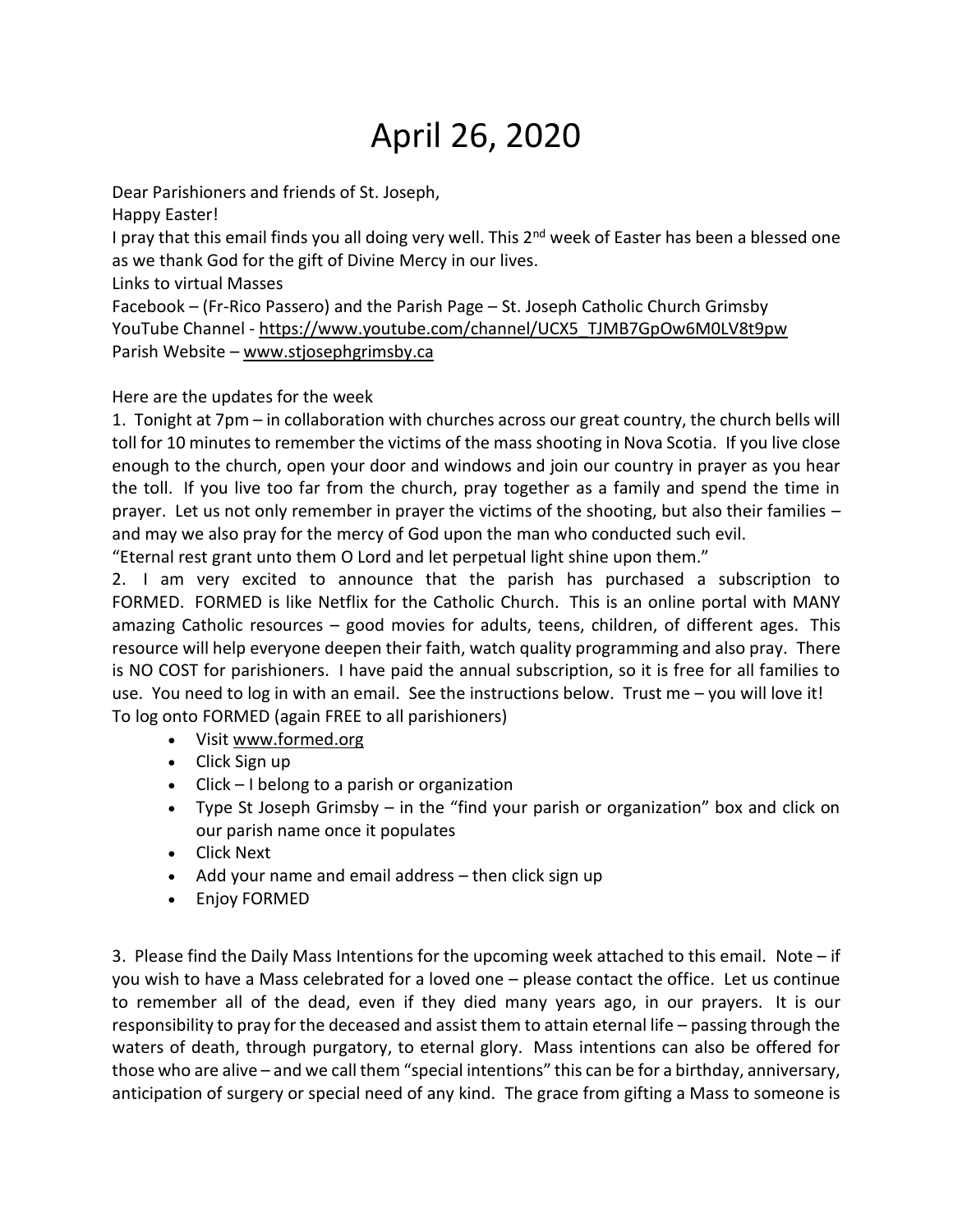significant. Offerings for a Mass in the Diocese of St. Catharines are \$10 per name per Mass. Contact the parish office for more details.

4. The parish website is at its final stages and should be made public in the next 2 weeks. I am very excited to show you what has been a very large project. I pray it will become a very helpful tool to use as a parish family.

5. I once encourage parish groups – especially leaders, to look to use electronic measures to reach out to one another – email, Facetime, Skype, Zoom, Microsoft Teams, and many other platforms are a great way of staying connected to one another. Please continue to pray for and care for one another. I continue to make several calls myself and encourage all parishioners to reach out to one another – we all share the responsibility to look after each other. There are many groups using these platforms – let's stay connected!

6. Thank you again for remembering the parish in regard to finances. **Please continue to use the parish e-transfer email – [myparishgift@gmail.com](mailto:myparishgift@gmail.com)** (remembering there is to be no security question or password) **If you use the e-transfer option – please add your envelope number in the message line**. You can also continue to drop off your parish envelopes in the mailbox just outside the parish doors. I check and empty it several times a day. God bless you for your generosity.

7. The St. Joseph Schedule for the week ahead (remember times given are for the Live Stream on Facebook, uploaded later to YouTube). Everything given here is ONLINE only – please stay home

Saturday April 25 Mass - 9:00am Holy Hour 9:30am

Sunday April 26 – 3<sup>rd</sup> Sunday of Easter Mass – 10:30am Holy Hour – 3:00pm

Monday April 27 Mass – 9:00am Holy Hour – 3:00pm

Tuesday April 28 Mass – 9:00am Holy Hour – 3:00pm

Wednesday April 29 Mass – 9:00am Holy Hour (Worship Wednesday) - 3:00pm